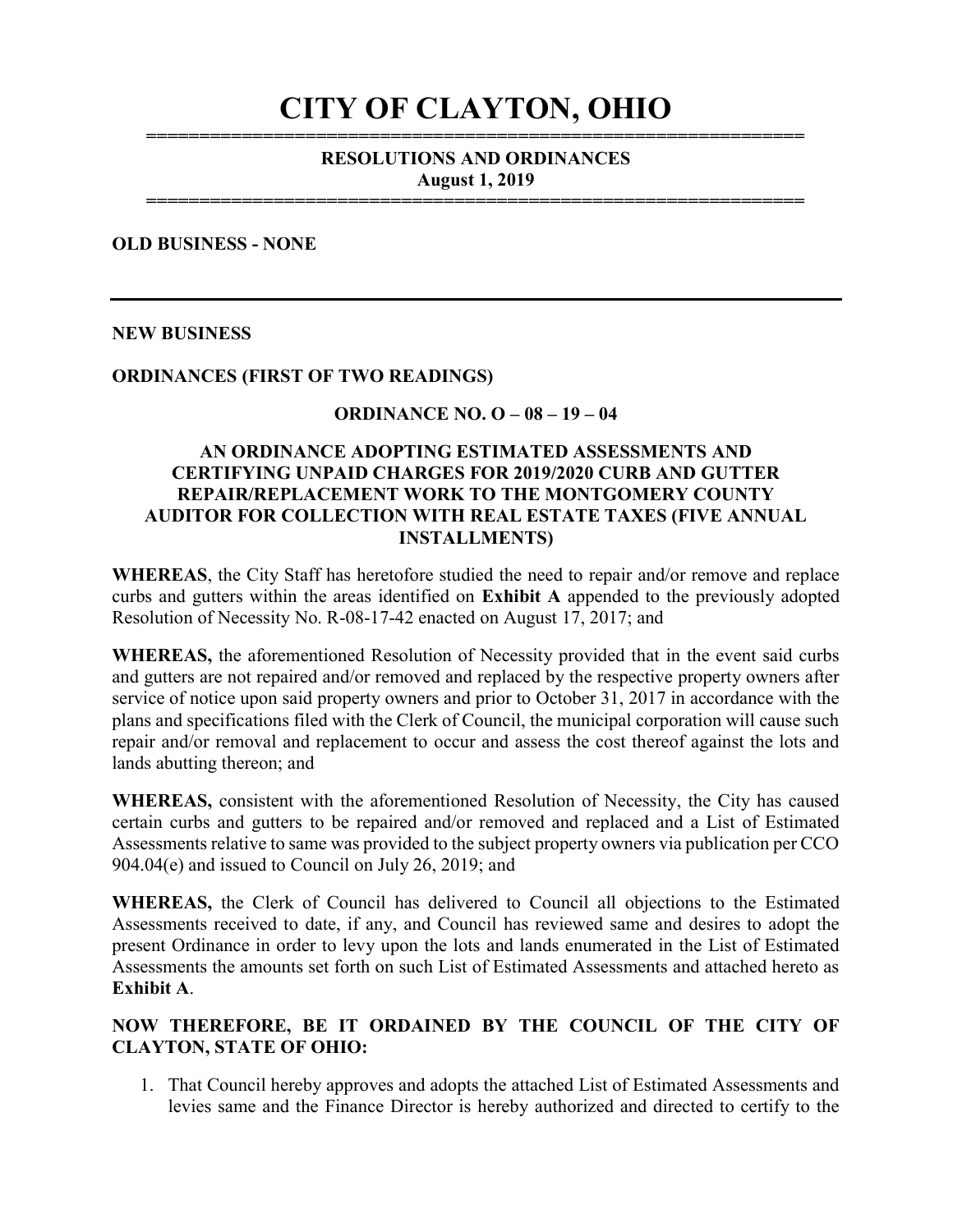Auditor of Montgomery County, Ohio, the attached List of Estimated Assessments for 2019/2020 curbs and gutters repair/replacement assessments within the City of Clayton, Ohio by the City of Clayton, Ohio. The List, which is attached hereto as Exhibit A and incorporated by reference herein, identifies the properties to be assessed by Parcel I.D. and specifies the unpaid charges for said work. The City requests that these charges be made a lien against the respective properties in accordance with Ohio Revised Code 729.01, et. seq.

#### 2. That the attached Assessments NOT in excess of \$2,500.00 shall be payable in annual installments not exceeding five.

- 3. That Assessments may be payable in cash until August 30, 2019.
- 4. That no later than Tuesday, September 10, 2019, the Clerk is directed to forward a certified copy of this Ordinance to the Montgomery County Auditor.
- 5. That this Ordinance shall be effective as an exception to any ordinance, resolution or other legislation of the City of Clayton, Ohio, inconsistent with this Ordinance or which imposes additional requirements for effectiveness or validity.
- 6. That in accordance with Clayton Charter Section 4.031 the requirement that this enactment be read on two (2) separate days is complied with by readings on August 1, 2019 and August 15, 2019.
- 7. That in accordance with Clayton Charter Section 4.031(H) this enactment shall become effective thirty days after its second reading and enactment.

ADOPTED BY COUNCIL ON AUGUST 15, 2019.

# ORDINANCE NO. O – 08 – 19 – 05

#### AN ORDINANCE ADOPTING ESTIMATED ASSESSMENTS AND CERTIFYING UNPAID CHARGES FOR 2019/2020 CURB AND GUTTER REPAIR/REPLACEMENT WORK TO THE MONTGOMERY COUNTY AUDITOR FOR COLLECTION WITH REAL ESTATE TAXES (TEN ANNUAL INSTALLMENTS)

WHEREAS, the City Staff has heretofore studied the need to repair and/or remove and replace curbs and gutters within the areas identified on Exhibit A appended to the previously adopted Resolution of Necessity No. R-08-17-42 enacted on August 17, 2017 and

WHEREAS, the aforementioned Resolution of Necessity provided that in the event said curbs and gutters are not repaired and/or removed and replaced by the respective property owners after service of notice upon said property owners and prior to October 31, 2017 in accordance with the plans and specifications filed with the Clerk of Council, the municipal corporation will cause such repair and/or removal and replacement to occur and assess the cost thereof against the lots and lands abutting thereon; and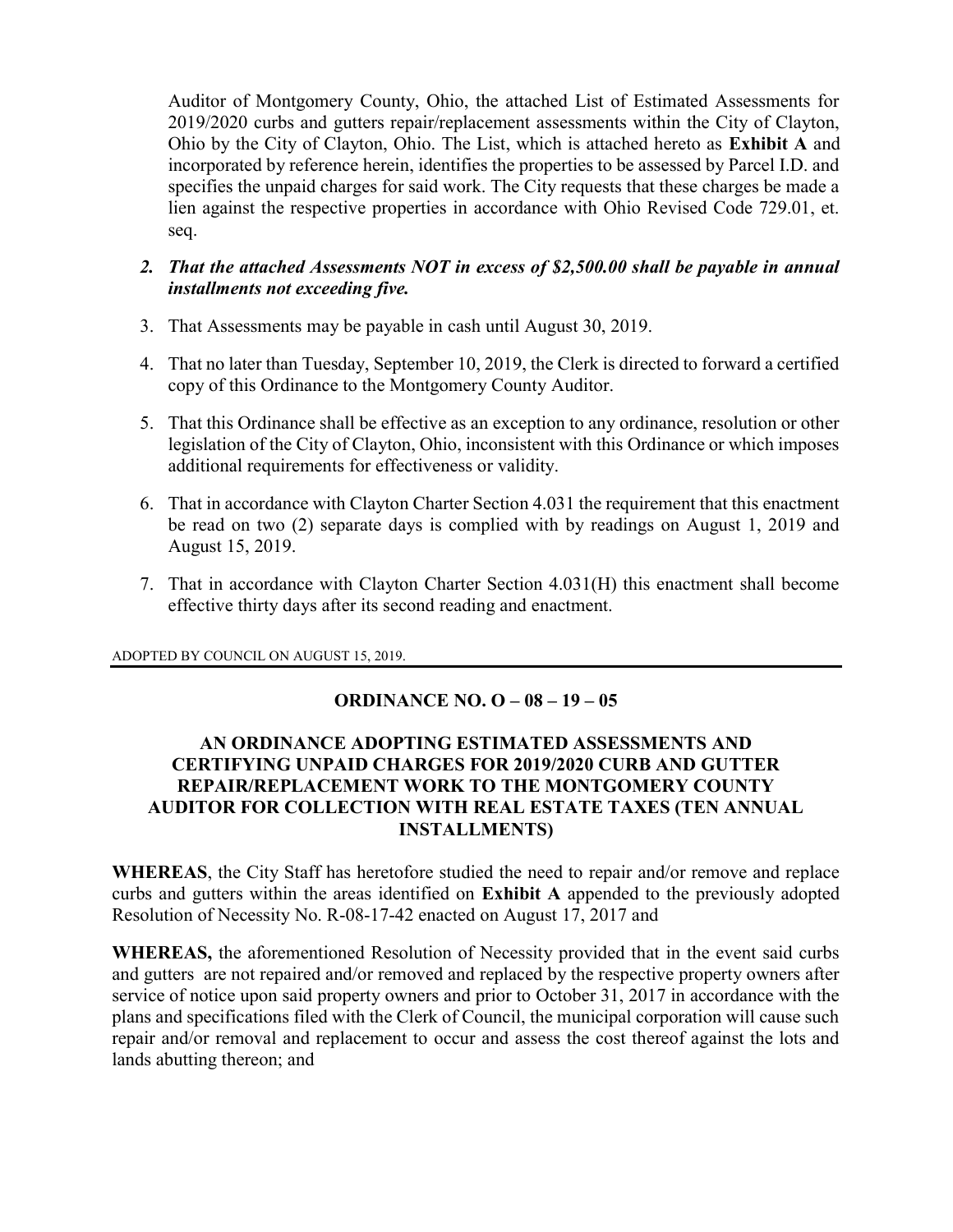WHEREAS, consistent with the aforementioned Resolution of Necessity, the City has caused certain curbs and gutters to be repaired and/or removed and replaced and a List of Estimated Assessments relative to same was provided to the subject property owners via publication per CCO 904.04(e) and issued to Council on July 26, 2019; and

WHEREAS, the Clerk of Council has delivered to Council all objections to the Estimated Assessments received to date, if any, and Council has reviewed same and desires to adopt the present Ordinance in order to levy upon the lots and lands enumerated in the List of Estimated Assessments the amounts set forth on such List of Estimated Assessments and attached hereto as Exhibit A.

# NOW THEREFORE, BE IT ORDAINED BY THE COUNCIL OF THE CITY OF CLAYTON, STATE OF OHIO:

- 1. That Council hereby approves and adopts the attached List of Estimated Assessments and levies same and the Finance Director is hereby authorized and directed to certify to the Auditor of Montgomery County, Ohio, the attached List of Estimated Assessments for 2019/2020 curbs and gutters repair/replacement assessments within the City of Clayton, Ohio by the City of Clayton, Ohio. The List, which is attached hereto as Exhibit A and incorporated by reference herein, identifies the properties to be assessed by Parcel I.D. and specifies the unpaid charges for said work. The City requests that these charges be made a lien against the respective properties in accordance with Ohio Revised Code 729.01, et. seq.
- 2. That the attached Assessments in excess of \$2,500.00 shall be payable in annual installments not exceeding ten.
- 3. That Assessments may be payable in cash until August 30, 2019.
- 4. That no later than Tuesday, September 10, 2019, the Clerk is directed to forward a certified copy of this Ordinance to the Montgomery County Auditor.
- 5. That this Ordinance shall be effective as an exception to any ordinance, resolution or other legislation of the City of Clayton, Ohio, inconsistent with this Ordinance or which imposes additional requirements for effectiveness or validity.
- 6. That in accordance with Clayton Charter Section 4.031 the requirement that this enactment be read on two (2) separate days is complied with by readings on August 1, 2019 and August 15, 2019.
- 7. That in accordance with Clayton Charter Section 4.031(H) this enactment shall become effective thirty days after its second reading and enactment.

ADOPTED BY COUNCIL ON AUGUST 15, 2019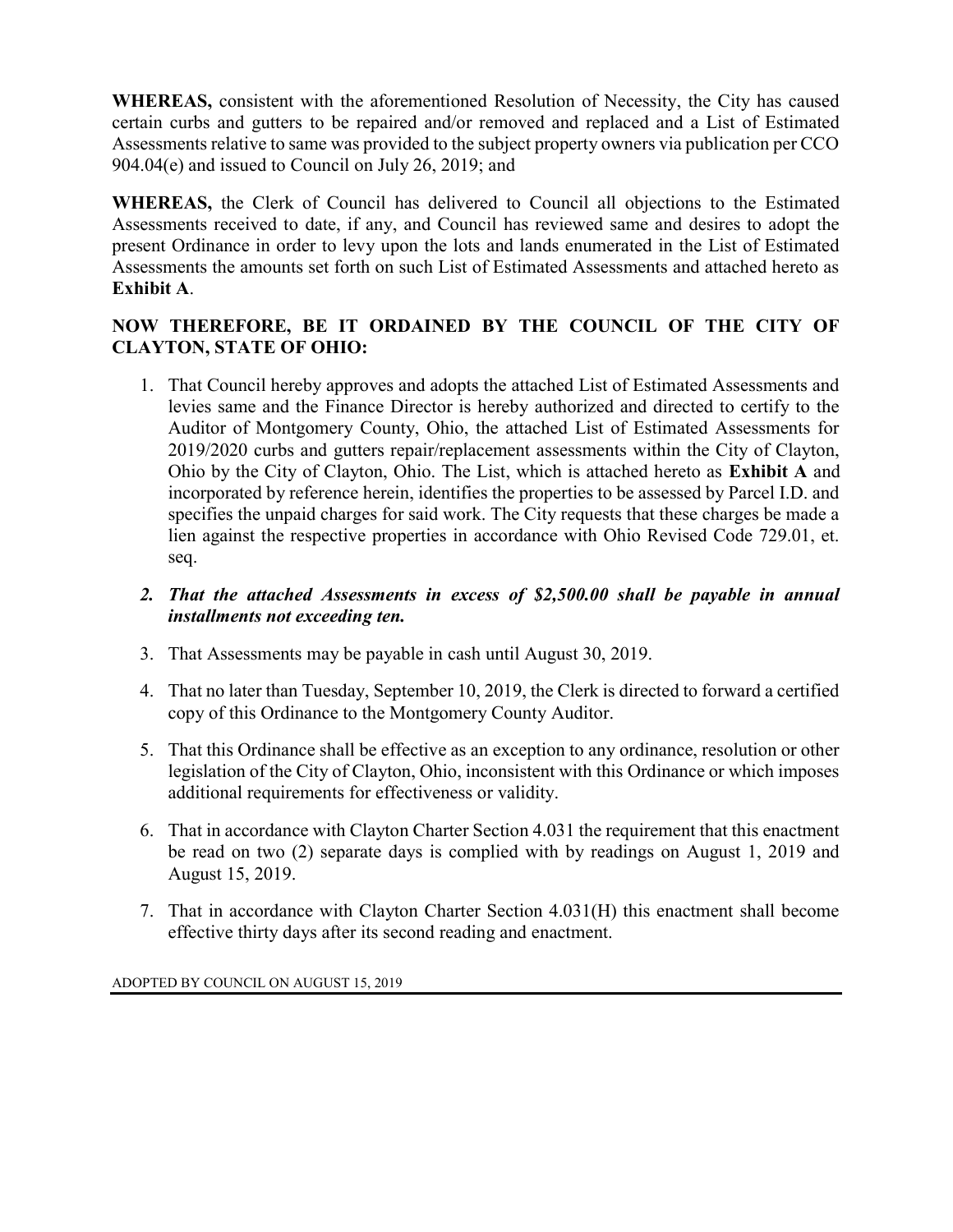#### ORDINANCE NO. O – 08 – 19 – 06

# AN ORDINANCE CERTIFYING UNPAID CHARGES FOR GRASS/WEED CUTTING FOR 2019/2020 TO THE MONTGOMERY COUNTY AUDITOR FOR COLLECTION WITH REAL ESTATE TAXES

WHEREAS, the Codified Ordinances of the City of Clayton, Ohio, require that the owners, occupants, or persons having care of any lot or land within the City of Clayton, Ohio shall cut down and remove offensive and noxious weeds; and

WHEREAS, Section 1313.05(d) of the Clayton Codified Ordinances and Sections 731.51 through 731.53, Ohio Revised Code, permit the City of Clayton to cause such offensive and noxious weeds to be cut and destroyed if the City has complied with the requirements of those sections; and

WHEREAS, Section 731.54, Ohio Revised Code, permits municipalities which have cut noxious weeds under the procedure outlined in Sections 731.51 through 731.53, Ohio Revised Code, to make a written return of its actions with a statement of the charges for this service to the County Auditor the amounts, when allowed, shall be entered upon the tax duplicate, which shall be a lien upon such lands from the date of the entry and shall be collected as other taxes and returned to the municipal corporation with the general fund; and

WHEREAS, the City of Clayton in conformity with the provisions of Section 1313.05(d) of the Clayton Codified Ordinances and Sections 731.51 through 731.53, Ohio Revised Code, did cut down and destroy offensive and noxious weeds, grass and rank vegetation at various locations throughout the City of Clayton, and the charges for these services, is many instances, remain unpaid.

# NOW THEREFORE, BE IT ORDAINED BY THE COUNCIL OF THE CITY OF CLAYTON, STATE OF OHIO:

- 1. That the Finance Director is hereby authorized and directed to certify to the Auditor of Montgomery County, Ohio, the attached list of unpaid charges for cutting down offensive and noxious weeds at various locations throughout the City of Clayton, Ohio by the City of Clayton, Ohio. The list, which is attached hereto as Exhibit A and incorporated by reference herein, identifies the properties to be assessed by Parcel I.D. and specifies the unpaid charges for cutting down offensive and noxious weeds. The City requests that these charges be made a lien against the respective properties in accordance with Section 731.54, Ohio Revised Code.
- 2. That immediately upon becoming effective, the Clerk is directed to forward a copy of this Ordinance to the Montgomery County Auditor.
- 3. That this Ordinance shall be effective as an exception to any ordinance, resolution or other legislation of the City of Clayton, Ohio, inconsistent with this Ordinance or which imposes additional requirements for effectiveness or validity.
- 4. That in accordance with Clayton Charter Section 4.031 the requirement that this enactment be read on two (2) separate days is complied with by readings on August 1, 2019 and August 15, 2019.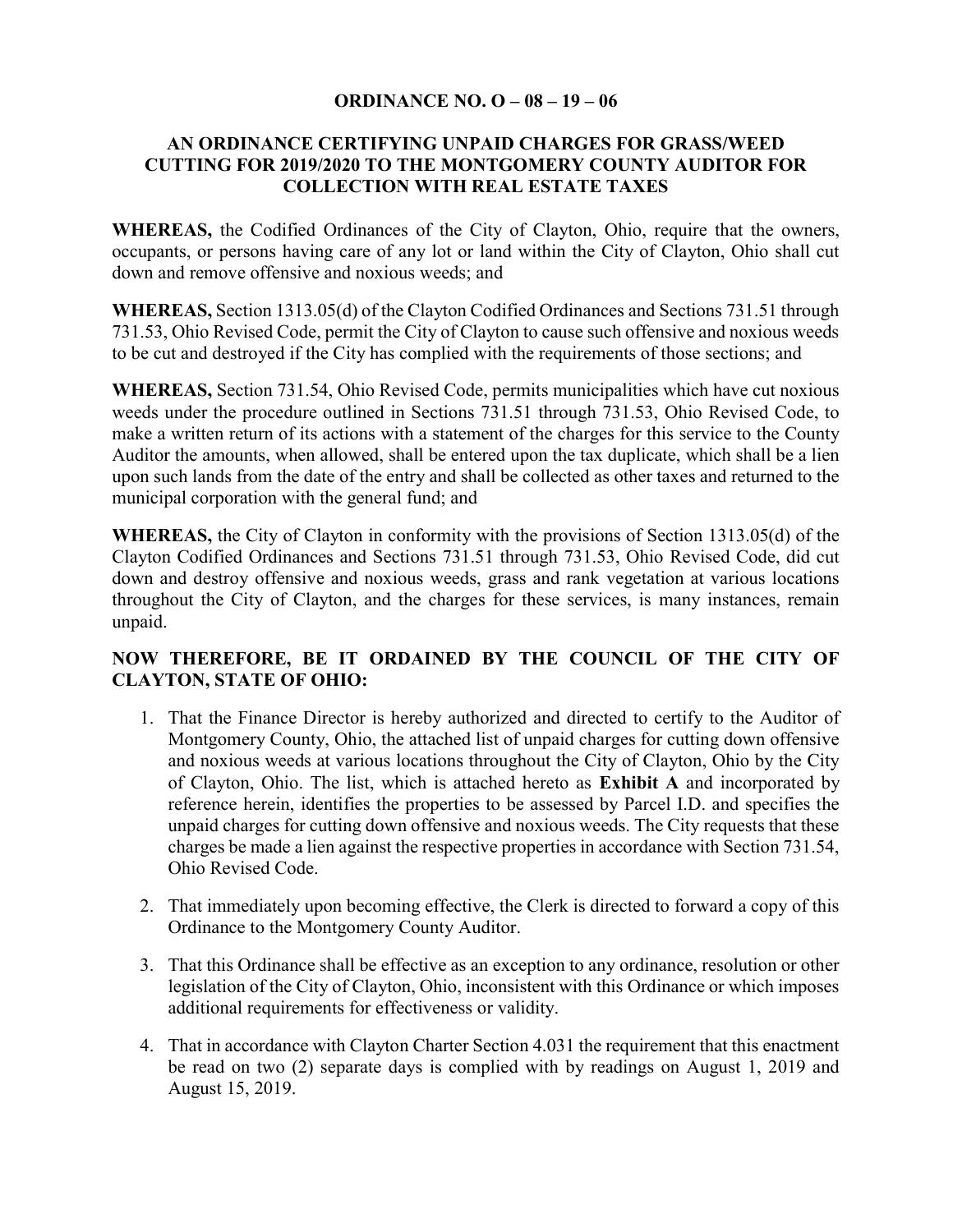5. That in accordance with Clayton Charter Section 4.031(H) this enactment shall become effective thirty days after its second reading and enactment.

ADOPTED BY COUNCIL ON AUGUST 15, 2019

# ORDINANCE NO. O – 08 – 19 – 07

#### AN ORDINANCE TO IMPOSE ASSESSMENTS UPON OWNERS OF REAL PROPERTY IN ARREARS FOR PAYMENT OF FEES FOR WASTE HAULING AND DISPOSAL SERVICES FOR 2019/2020

WHEREAS, on April 16, 2009, via Ordinance O-04-09-04, Council authorized the City Manager to enter into an exclusive agreement with Republic Waste Services to provide waste hauling and disposal services for residents of the City of Clayton for a period through April 30, 2014; and

WHEREAS, via enactment of Ordinance No. O-03-14-15 on March 20, 2014, Council approved an option to renew the above referenced agreement with Republic Services, Inc.; and

WHEREAS, via enactment of legislation on April 4, 2019, Council authorized the City Manager to accept the bid of and award contract for residential solid waste collection to Dempsey Waste Systems II, Inc. dba Republic Services of Dayton through June 30, 2024; and

WHEREAS, Charter Section 3.01(B) grants to Council the power to adopt and provide for enforcement of local police, sanitary and other similar regulations as are not in conflict with the general laws of Ohio; and

WHEREAS, Charter Section 3.01(A) provides the legislative power to levy taxes and assessments; and

WHEREAS, R.C. 715.43 provides that a municipality may provide for the collection and disposition of garbage and assess a reasonable fee for such services; and

WHEREAS, the appended list of Collection Assessments sets forth the Parcel ID numbers of the properties to whom service has been provided and the unpaid waste disposal fees attributable to each property; and

WHEREAS, the City desires to impose a lien upon the identified properties served and to refer said liens to the County Auditor to be collected in the same manner as other taxes.

# NOW THEREFORE, BE IT ORDAINED BY THE COUNCIL OF THE CITY OF CLAYTON, STATE OF OHIO:

1. That there is hereby levied and assessed against the parcels specifically identified on the appended list(s) those amounts set forth which represent unpaid charges for waste collection and disposal services. The appended list(s) are incorporated herein and made a part hereof.

2. That immediately upon becoming effective, the Clerk is directed to forward a copy of this Ordinance to the Montgomery County Auditor.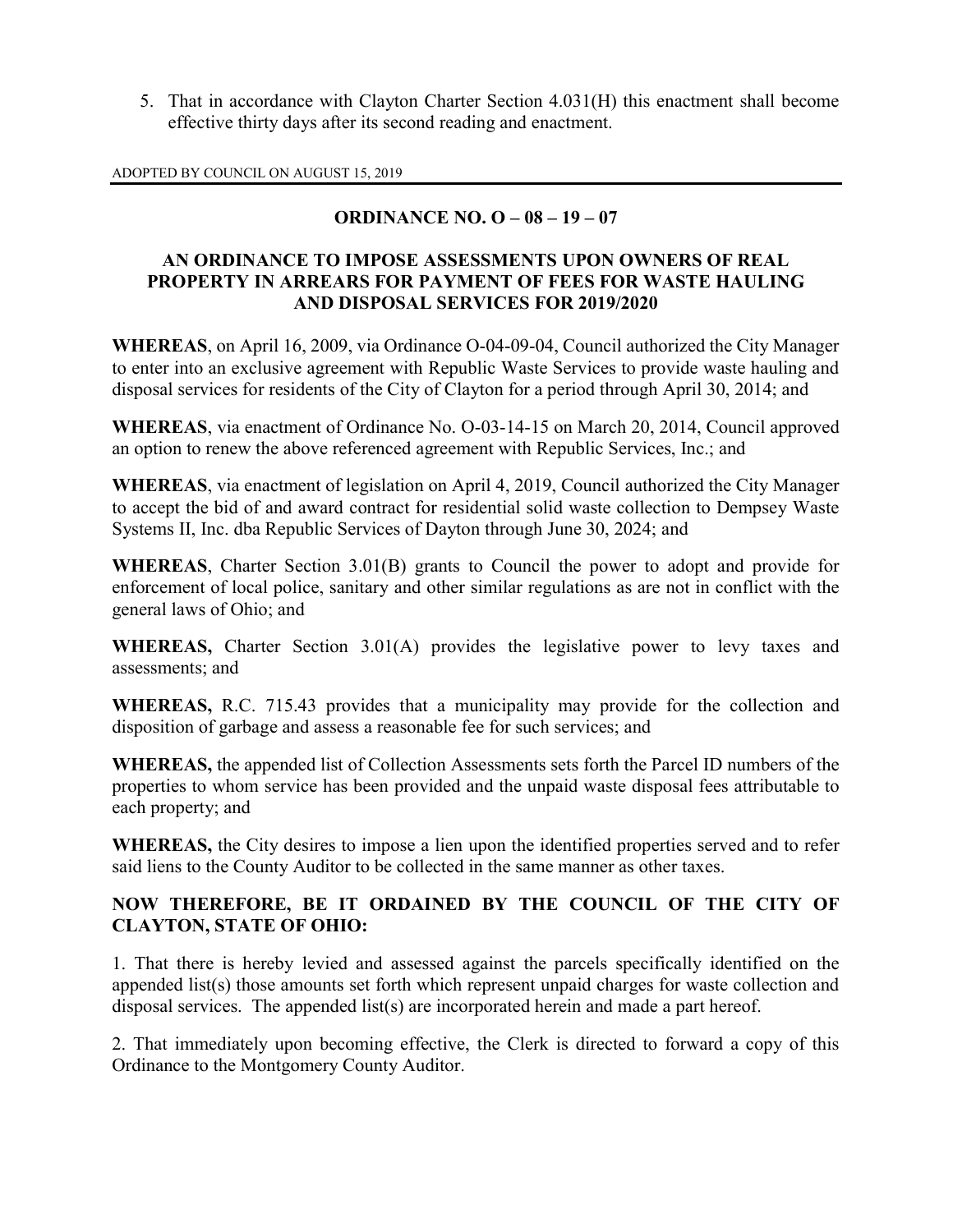3. That this Ordinance shall be effective as an exception to any ordinance, resolution or other legislation of the City of Clayton, Ohio, inconsistent with this Ordinance or which imposes additional requirements for effectiveness or validity.

4. That in accordance with Clayton Charter Section 4.031 the requirement that this enactment be read on two (2) separate days is complied with by readings on August 1, 2019 and August 15, 2019.

5. That in accordance with Clayton Charter Section 4.031(H) this enactment shall become effective thirty days after its second reading and enactment.

ADOPTED BY COUNCIL ON AUGUST 15, 2019

# ORDINANCE NO. O – 08 – 19 – 08

# AN ORDINANCE TO MAINTAIN LIGHTING ASSESSMENT

WHEREAS, Charter Section 3.01 provides the legislative power to levy taxes and assessments; and

WHEREAS, Charter Sections 4.02 and 4.033 requires that actions to levy or enact taxes be taken pursuant to non-emergency ordinance; and

WHEREAS, Randolph Township as predecessor to the City of Clayton had enacted resolution(s) of necessity for artificial lighting assessments in accordance with R.C. 515.08 and utilizing the method whereby the assessments were in an equal amount against each benefited lot, the amount determined by dividing the total cost per annual installment by the number of benefited lots in the affected district; and

WHEREAS, the Village of Clayton, as predecessor to the City of Clayton had enacted legislation for artificial lighting assessments in a manner similar in nature to Randolph Township; and

WHEREAS, the City of Clayton by Resolutions enacted in March, July and November, 1998 authorized the City to enter into a successor street lighting agreement with The Dayton Power & Light Company for a ten year period commencing January 1, 1998 through December 31, 2007 for defined areas of the municipality; and

WHEREAS, the City of Clayton by Resolution No. R-10-07-52, enacted on October 4, 2007, authorized the City to enter into a successor street lighting agreement with Miami Valley Lighting, LLC, a DPL Inc. subsidiary, dba DPL Energy, for a period of forty-eight (48) months commencing January 1, 2008 and expiring December 31, 2011; and

WHEREAS, the City of Clayton by Resolution No. R-09-10-57, enacted on September 2, 2010, authorized the City to enter into a successor street lighting agreement with Miami Valley Lighting, LLC and DPL Energy Resources, Inc., both subsidiaries of DPL, Inc., for a period through December, 2012; and

WHEREAS, the City of Clayton by Resolution No. R-11-12-72, enacted on November 1, 2012, authorized the City to enter into a successor street lighting agreement with Miami Valley Lighting,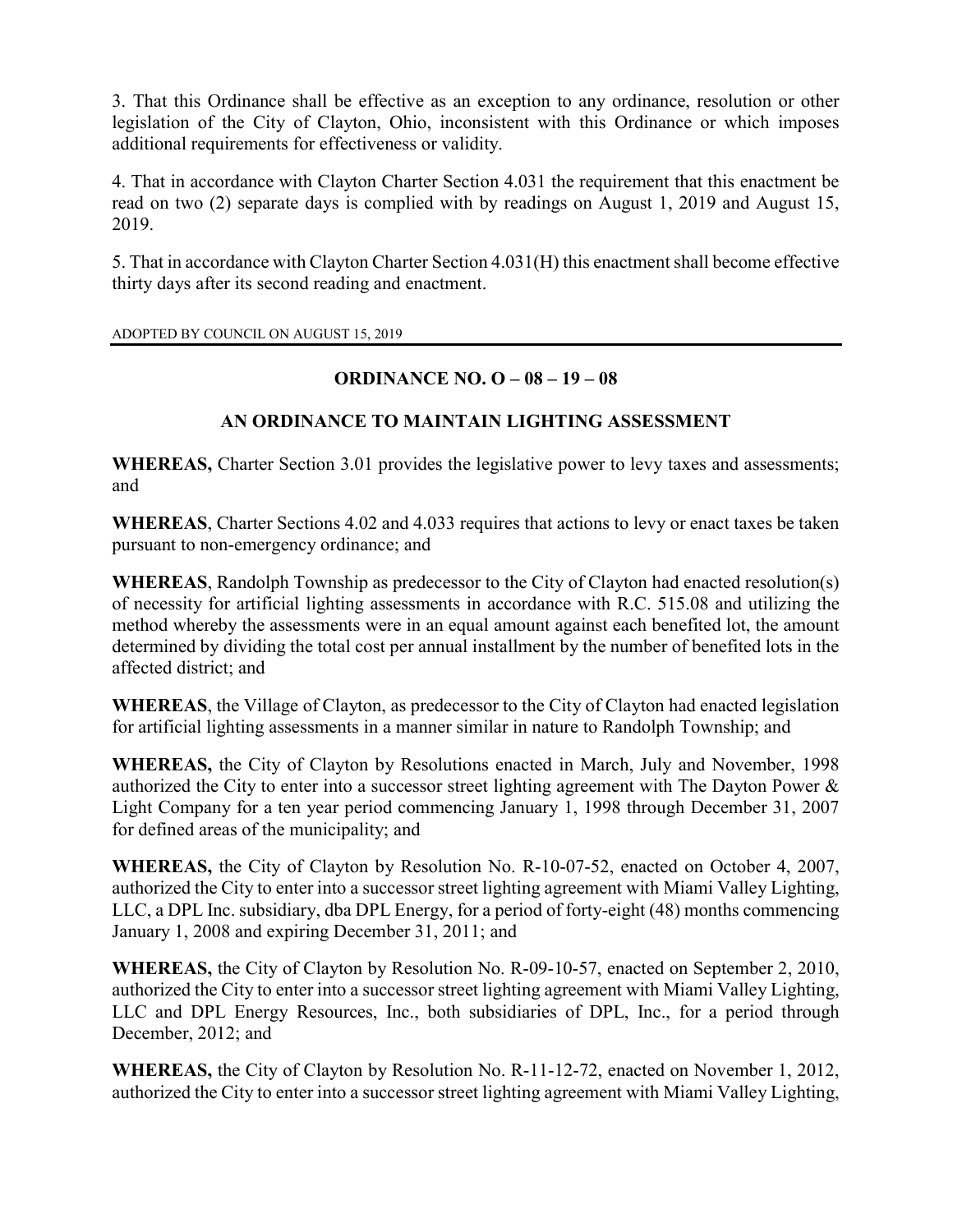LLC and DPL Energy (DPLE) for a period of three years commencing January 1, 2013 and expiring on December 31, 2015; and

WHEREAS, the City of Clayton by Resolution No. R-12-15-85, enacted on December 17, 2015, authorized the City to enter into a successor street lighting agreement with Miami Valley Lighting (MVLt) for a period of ten years, commencing January 1, 2016 and expiring on December 31, 2025; and

WHEREAS, the City of Clayton by Ordinances in 1999 through 2012 continued the assessments for said lighting upon the abutting, adjacent, and contiguous lots and lands within the City of Clayton; and

WHEREAS, Council desires to continue the assessments for said lighting upon the abutting, adjacent, and contiguous lots and lands within the City of Clayton which benefit therefrom in a manner similar to what has been previously utilized; and

WHEREAS, Council has determined that the method of assessment provided under R.C. 727.01(B) whereby the assessment is levied "in proportion to the benefits that may result from the improvement" is satisfied by continuing to utilize the method previously utilized by Randolph Township, the Village of Clayton and the City of Clayton.

# NOW THEREFORE, BE IT ORDAINED BY THE COUNCIL OF THE CITY OF CLAYTON, STATE OF OHIO:

1. That to provide for the cost and expenses of furnishing and maintaining the lights for lighting the lighting district areas of the City known as:

| A.          | Allison     | G.          | <b>Riverbend Estates</b>    |
|-------------|-------------|-------------|-----------------------------|
| <b>B.</b>   | Ashbrook    | Н.          | Old Village                 |
| $C_{\cdot}$ | Ashbrook II | L.          | Riverbend Phase II          |
| D.          | Hilltop     | $J_{\star}$ | Riverbend Phase III         |
| E.          | Oak Hill    | Κ.          | Wenger Village, Section One |
| $F_{\cdot}$ | Portrait    | L.          | Wenger Village, Section Two |
|             |             | M.          | Village of North Clayton    |

in accordance with the terms and rates set forth in the Street Lighting Agreement with Miami Valley Lighting (MVLt) as amended, that there is hereby levied and specially assessed in proportion to the benefits which result or may result from said improvement against the lots within the respective Lighting Districts and each of them within said Lighting Districts, bounding and abutting the streets and public ways to be lighted under said agreement, the amounts paid and to be paid by the City of Clayton to the Miami Valley Lighting (MVLt) in such amounts as are set forth on Schedules A - M attached hereto.

2. That this Ordinance shall be effective as an exception to any ordinance, resolution or other legislation of the City of Clayton, Ohio, inconsistent with this Ordinance or which imposes additional requirements for effectiveness or validity.

3. That in accordance with Clayton Charter Section 4.031 the requirement that this enactment be read on two (2) separate days is complied with by readings on August 1, 2019 and August 15, 2019.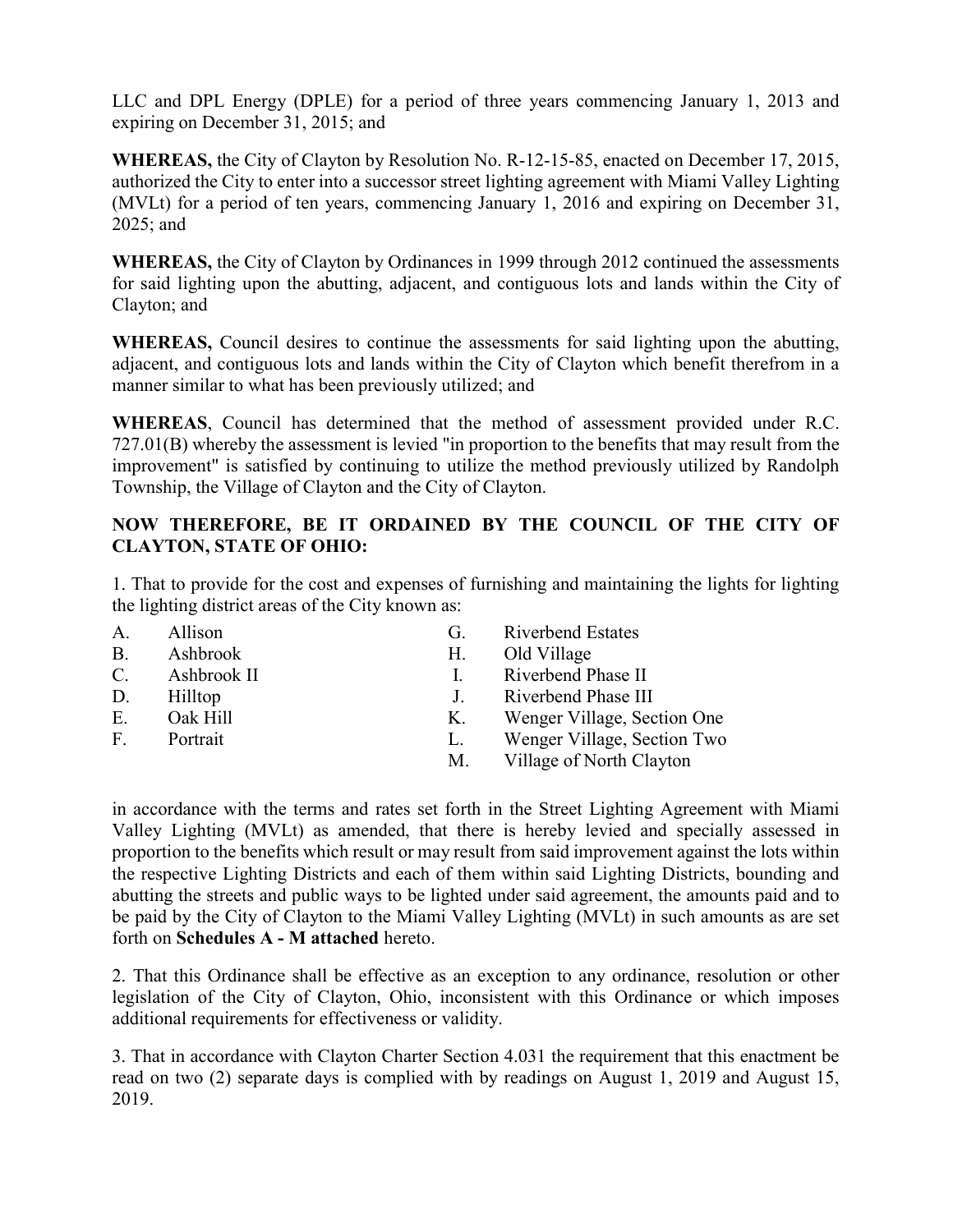4. That in accordance with Clayton Charter Section 4.031(H) this enactment shall become effective thirty days after its second reading and enactment.

ADOPTED BY COUNCIL ON AUGUST 15, 2019

# ORDINANCE NO. O – 08 – 19 – 09

#### AN ORDINANCE AUTHORIZING THE SUBMISSION OF THE 2019/2020 NORTH CLAYTON COMMUNITY AUTHORITY CHARGE ASSESSMENTS TO THE MONTGOMERY COUNTY AUDITOR

WHEREAS, the North Clayton Community Authority (the "Community Authority") is a new community authority established pursuant to Ohio Revised Code Chapter 349, by action of the Board of County Commissioners of Montgomery County, Ohio by Resolution No. 09-0510 adopted March 17, 2009 and Resolution No. 09-0555 adopted March 24, 2009; and

WHEREAS, the jurisdiction of the Community Authority extends to that area defined as the North Clayton Community Authority District (hereinafter the "Community Authority District") and consisting of approximately 101.455 acres of property; and

WHEREAS, the Community Authority either has imposed a community authority development charge pursuant to Ohio Revised Code Section 349.07 upon assessed valuation of property within the Community Authority District or such other methods as are permitted under Ohio Revised Code Section 349.01(L) and utilize funds generated from such charges to pay for, among other things, maintenance and replacement of said improvements either by contracting directly with third party contractors or by reimbursing Clayton for such expenses; and

WHEREAS, the City of Clayton Council, via passage of Resolution No. R-02-10-15, on February 18, 2010, approved a Maintenance Agreement between the City of Clayton and the North Clayton Community Authority which states, in relevant part, "To the extent that the Community Authority desires that said unpaid charges [Community Authority Development Charges] be certified to the Montgomery County Auditor for placement on the tax lists and duplicates of real property opposite the parcel against which it is charged, it shall provide a list to the Clayton Finance Director with sufficient time to provide such certification and shall cooperate with all requirements necessary thereto."; and

WHEREAS, the Community Authority has provided a list to the Clayton Finance Director identifying unpaid Community Authority Development Charges and requesting same be certified to the County Auditor consistent with the above referenced term of the Maintenance Agreement entered into between the City of Clayton and the North Clayton Community Authority; and

WHEREAS, Charter Section 3.01(B) grants to Council the power to adopt and provide for enforcement of local police, sanitary and other similar regulations as are not in conflict with the general laws of Ohio; and

WHEREAS, Charter Section 3.01(A) provides the legislative power to levy taxes and assessments.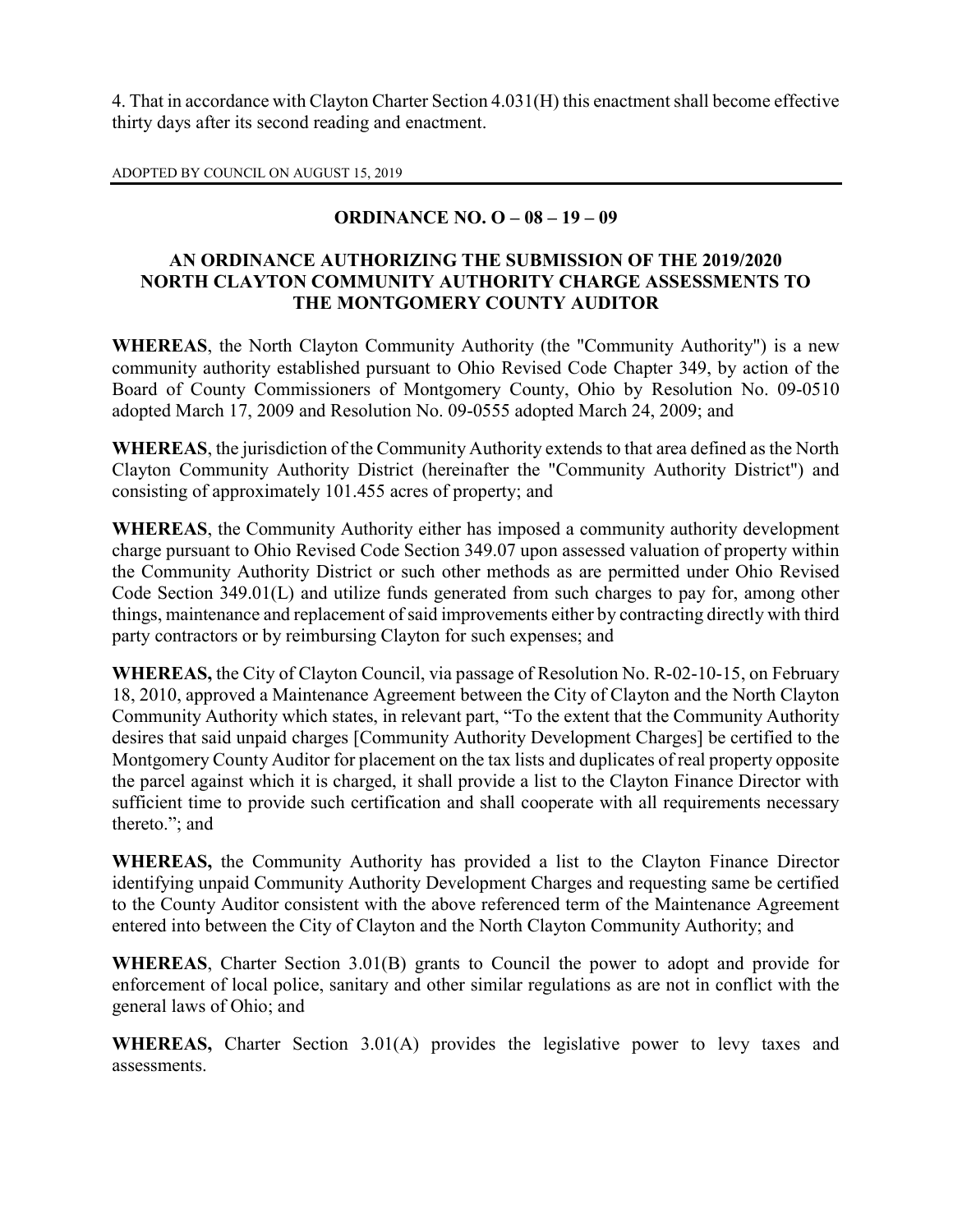#### NOW THEREFORE, BE IT ORDAINED BY THE COUNCIL OF THE CITY OF CLAYTON, STATE OF OHIO:

1. That there is hereby levied and assessed against the parcels specifically identified on the appended list(s), those amounts set forth which represent unpaid North Clayton Community Authority Development Charges. The appended list(s) are incorporated herein and made a part hereof.

2. That immediately upon becoming effective, the Clerk is directed to forward a copy of this Ordinance to the Montgomery County Auditor.

3. That this Ordinance shall be effective as an exception to any ordinance, resolution or other legislation of the City of Clayton, Ohio, inconsistent with this Ordinance or which imposes additional requirements for effectiveness or validity.

4. That in accordance with Clayton Charter Section 4.031 the requirement that this enactment be read on two (2) separate days is complied with by readings on August 1, 2019 and August 15, 2019.

5. That in accordance with Clayton Charter Section 4.031(H) this enactment shall become effective thirty days after its second reading and enactment.

ADOPTED BY COUNCIL ON AUGUST 15, 2019

# ORDINANCE NO. O – 08 – 19 – 10

# AN ORDINANCE CERTIFYING UNPAID CHARGES FOR NUISANCE ASSESSMENTS FOR 20189/2020 TO THE MONTGOMERY COUNTY AUDITOR FOR COLLECTION WITH REAL ESTATE TAXES

WHEREAS, the Codified Ordinances of the City of Clayton, Ohio, require that the owners, occupants, or persons having care of any lot or land within the City of Clayton, Ohio shall keep same free of debris/litter and other materials; and

WHEREAS, Section 1313.04 of the Clayton Codified Ordinances and/or Sections 731.51 through 731.53, Ohio Revised Code, permit the City of Clayton to cause debris/litter to be removed; and

WHEREAS, Section 731.54, Ohio Revised Code, permits municipalities which have removed such debris/litter under the procedure outlined in Sections 731.51 through 731.53, Ohio Revised Code, to make a written return of its actions with a statement of the charges for this service to the County Auditor the amounts, when allowed, shall be entered upon the tax duplicate, which shall be a lien upon such lands from the date of the entry and shall be collected as other taxes and returned to the municipal corporation with the general fund; and

WHEREAS, the City of Clayton in conformity with the provisions of Section 1313.04 of the Clayton Codified Ordinances and Sections 731.51 through 731.53, Ohio Revised Code, did cause debris/litter at various locations to be removed throughout the City of Clayton, and the charges for these services, is many instances, remain unpaid.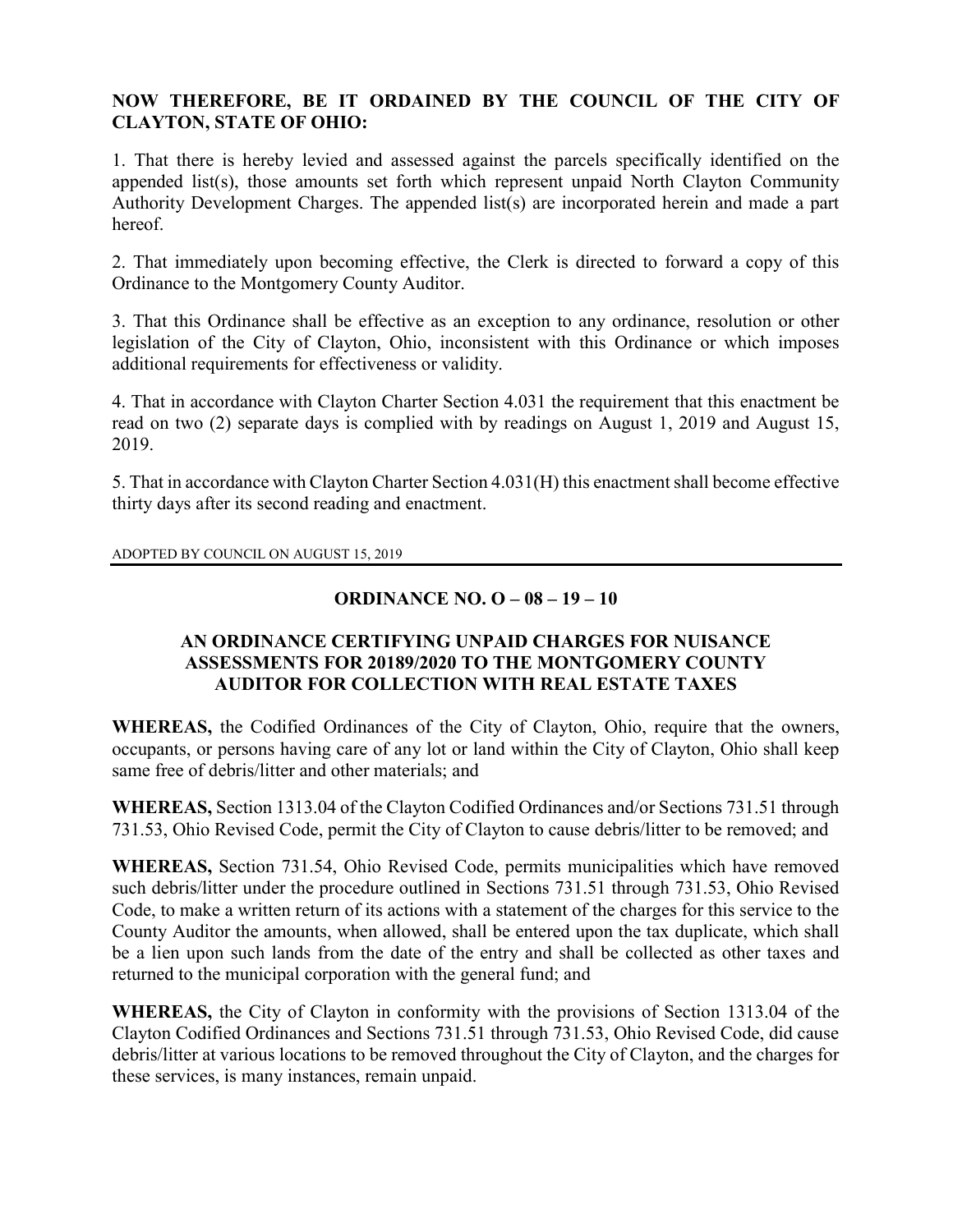# NOW THEREFORE, BE IT ORDAINED BY THE COUNCIL OF THE CITY OF CLAYTON, STATE OF OHIO:

- 1. That the Finance Director is hereby authorized and directed to certify to the Auditor of Montgomery County, Ohio, the attached list of unpaid charges for nuisance abatement at various locations throughout the City of Clayton, Ohio by the City of Clayton, Ohio. The list, which is attached hereto as Exhibit A and incorporated by reference herein, identifies the properties to be assessed by Parcel I.D. and specifies the unpaid charges for said nuisance abatement. The City requests that these charges be made a lien against the respective properties in accordance with Section 731.54, Ohio Revised Code.
- 2. That immediately upon becoming effective, the Clerk is directed to forward a copy of this Ordinance to the Montgomery County Auditor.
- 3. That this Ordinance shall be effective as an exception to any ordinance, resolution or other legislation of the City of Clayton, Ohio, inconsistent with this Ordinance or which imposes additional requirements for effectiveness or validity.
- 4. That in accordance with Clayton Charter Section 4.031 the requirement that this enactment be read on two (2) separate days is complied with by readings on August 1, 2019 and August 15, 2019.
- 5. That in accordance with Clayton Charter Section 4.031(H) this enactment shall become effective thirty days after its second reading and enactment.

#### ADOPTED BY COUNCIL ON AUGUST 15, 2019

# RESOLUTIONS (SINGLE READING AND IMMEDIATE ENACTMENT)

#### RESOLUTION NO. R – 08 – 19 – 55

#### A RESOLUTION TO APPROVE AND CONTINUE PARTICIPATION IN THE MONTGOMERY COUNTY MULTI-JURISDICTIONAL NATURAL HAZARD MITIGATION PLAN

WHEREAS, there currently exists between the City of Clayton, Ohio and the Board of Commissioners of Montgomery County, Ohio, an agreement that the County, through its Office of Emergency Management, shall provide emergency management for the City in conjunction with a countywide coordinated program; and

WHEREAS, through this countywide coordinated program, the Montgomery County Office of Emergency Management had developed the 2014 Montgomery County Natural Hazard Mitigation Plan that includes all hazards to which Montgomery County and its municipalities are susceptible as per Section 322 of the Robert T. Stafford Disaster Relief and Emergency Assistance Act which Plan was adopted and approved by the City of Clayton in 2014; and

WHEREAS, goals, objectives and strategies to mitigate against the hazards that have been identified in the County, including the City of Clayton, Ohio, have been developed, revised and updated; and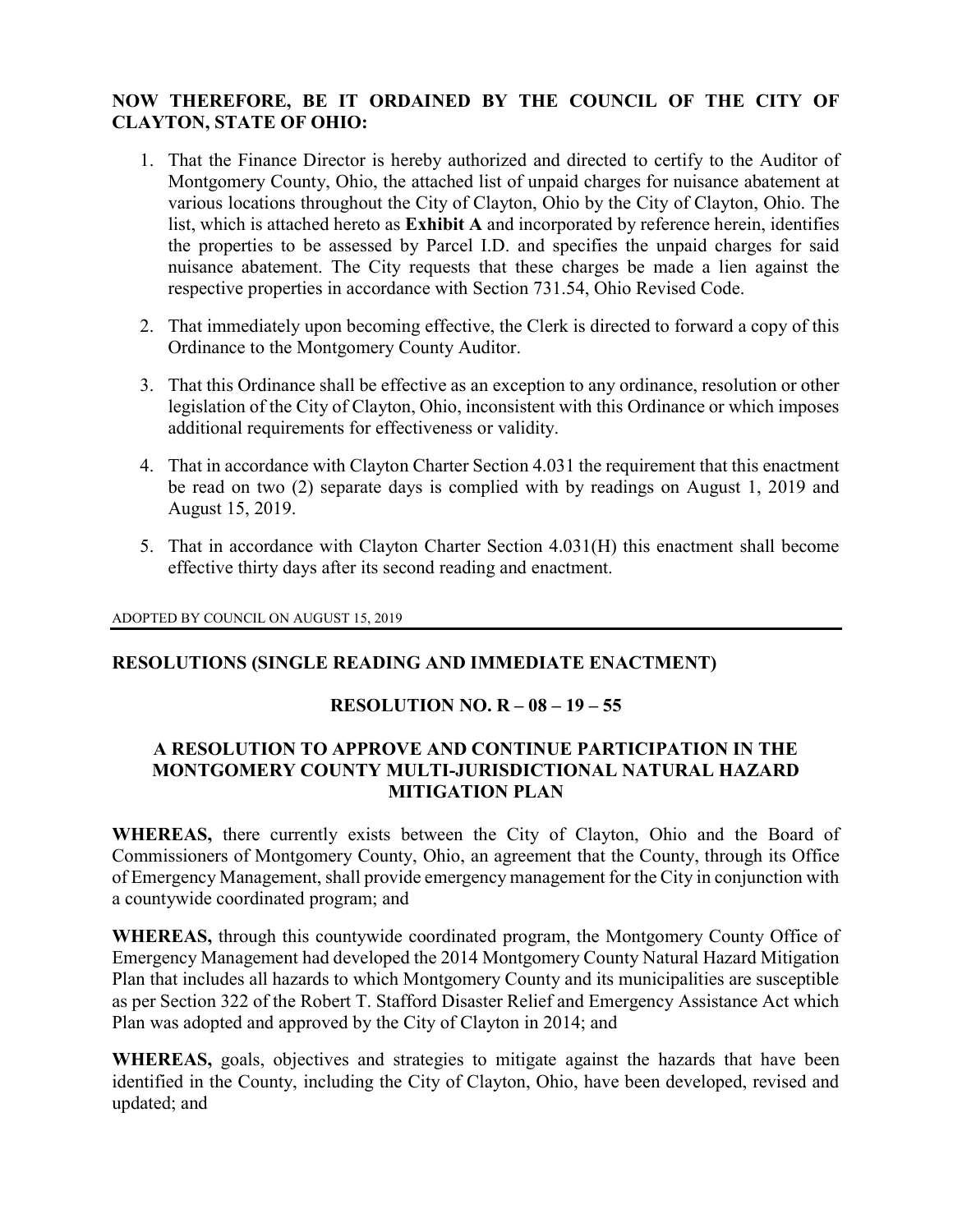WHEREAS, mitigation measures for the City of Clayton, Ohio and the surrounding areas have been analyzed and prioritized; and

WHEREAS, the City of Clayton now desires to adopt the revised 2019 Montgomery County Natural Hazard Mitigation Plan.

# NOW THEREFORE, BE IT RESOLVED BY THE COUNCIL OF THE CITY OF CLAYTON, STATE OF OHIO:

1. That the Council of the City of Clayton, Ohio hereby adopts and plans to implement the actions prescribed in the 2019 Montgomery County Natural Hazard Mitigation Plan, which is on file in the Office of the Director, Montgomery County Office of Emergency Management. This Resolution shall take immediate effect.

ADOPTED BY COUNCIL ON AUGUST 1, 2019

# RESOLUTION NO. R – 08 – 19 – 56

#### A RESOLUTION APPROVING AND AUTHORIZING THE CITY MANAGER TO SIGN THE MONTGOMERY COUNTY SOLID WASTE DISTRICT SERVICE AGREEMENT

WHEREAS, the Montgomery County Solid Waste District has completed its updates to the previous 1985 Waste Delivery and Disposal Agreement; and

WHEREAS, Council desires to approve the revised Montgomery County Intergovernmental Waste Services Agreement, copy appended hereto as Exhibit A, and authorize the City Manager to sign same on behalf of the City of Clayton, Ohio.

# NOW THEREFORE, BE IT RESOLVED BY THE COUNCIL OF THE CITY OF CLAYTON, STATE OF OHIO:

1. That the Council of the City of Clayton, Ohio hereby approves the revised Montgomery County Intergovernmental Waste Services Agreement, copy appended hereto as Exhibit A, and authorizes the City Manager to sign same on behalf of the City of Clayton, Ohio.

ADOPTED BY COUNCIL ON AUGUST 1, 2019

# RESOLUTION NO. R – 08 – 19 – 57

#### A RESOLUTION PROVIDING CONSENT TO THE OHIO DEPARTMENT OF TRANSPORTATION TO PROVIDE BRIDGE INSPECTION PROGRAM SERVICES WITH RESPECT TO PID NO. 109334 WITHIN THE CITY LIMITS OF THE CITY OF CLAYTON

WHEREAS, The City of Clayton, Ohio (Local Public Agency - "LPA") has determined the need for the described project: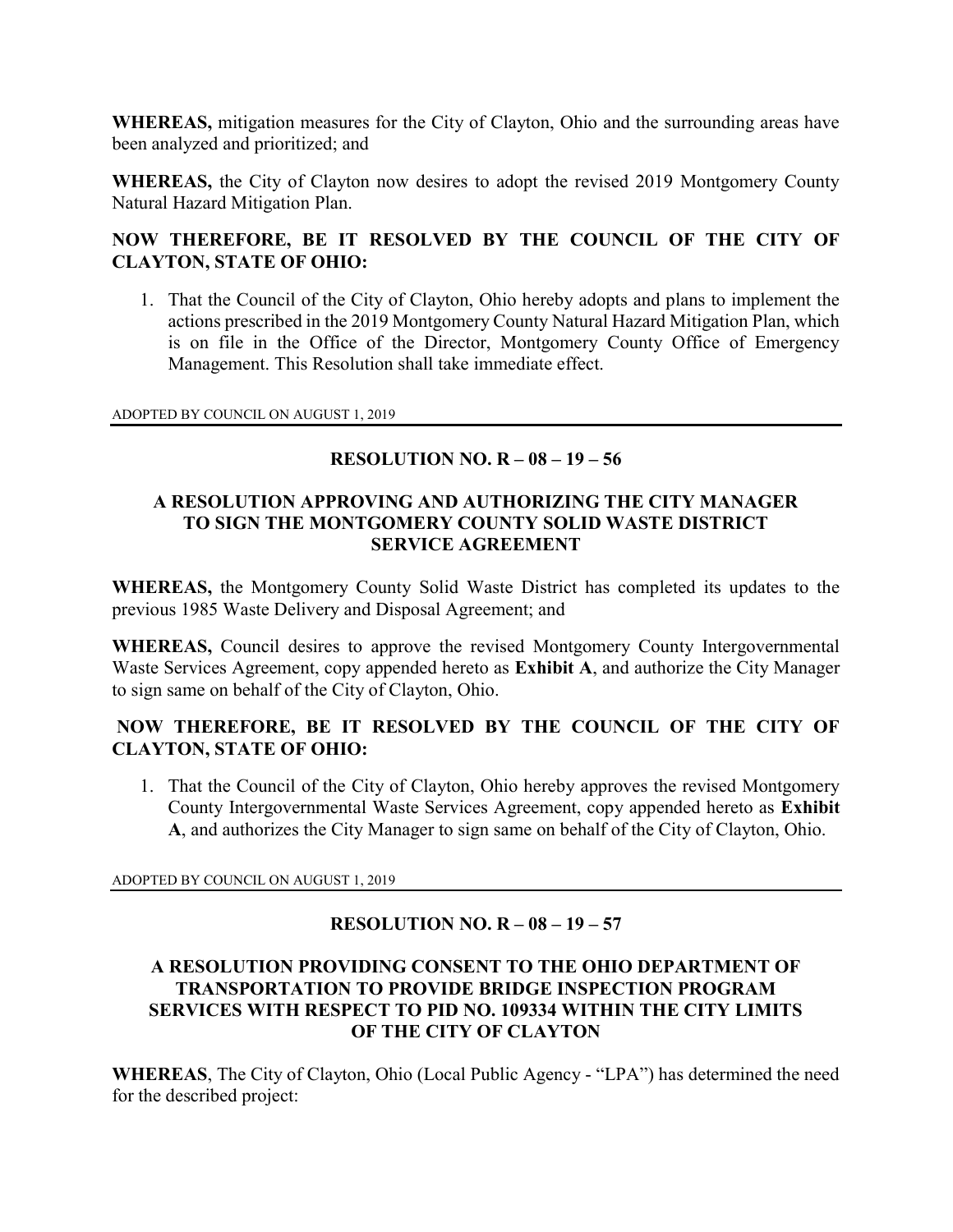Bridge Inspection Program Services, including, but not limited to routine inspections, element level inspections, critical-findings reports, fracture critical member inspections, load rating calculations and reports, weight limits posting sign recommendations, scour assessments, scour plan of actions, development of fracture critical plans, and underwater dive inspection reports if needed.

# NOW THEREFORE, BE IT RESOLVED BY THE COUNCIL OF THE CITY OF CLAYTON, STATE OF OHIO:

1. Being in the public interest, the City of Clayton, Ohio (Local Public Agency - "LPA") gives consent to the Director of Transportation to complete the above described project.

2. The City (LPA) shall cooperate with the Director of Transportation in the above described project as follows:

The State shall assume and bear 100% of all of the cost for Bridge Inspection Program Services requested by the City and agreed to by the State. Eligible Bridge Inspection Services are described in the Consultant's Scope of Services Task Order Contract (Exhibit A).

The LPA agrees to pay 100% of the cost of those features which are not included in Exhibit A. Those features may include but not limited to the purchasing and erecting the recommended weight limits postings signs, the implementation of critical findings reports such as partial or total bridge closures, the implementation of the scour plan of actions. When recommendations affect public safety, ODOT expects full implementation by the LPA. Starting in October 2019, FHWA requires installing weight limits posting signs within 30 days from the official date of the approved recommendations. Timely implementation is essential to the success of this program.

3. The City (LPA) agrees that all right-of-way required for the described project will be made available in accordance with current State and Federal regulations.

4. The City Manager of said City of Clayton, Ohio is hereby empowered on behalf of the City to enter into contracts with the Director of Transportation necessary to complete the above described project.

5. This Resolution shall take effect and be in force from and after the date of its passage.

ADOPTED BY COUNCIL ON AUGUST 1, 2019

# RESOLUTION NO. R – 08 – 19 – 58

#### A RESOLUTION AUTHORIZING THE CITY MANAGER OR HIS DESIGNEE TO PREPARE AND SUBMIT A GRANT APPLICATION TO OPWC FOR FUNDING RELATIVE TO THE SR 49 INFRASTRUCTURE IMPROVEMENT PROJECT

WHEREAS, City Staff, in conjunction with Choice One Engineering, has been working on a grant submittal to apply for OPWC funds for the SR 49 Infrastructure Improvement Project to perform curb/gutter/catch basin replacement on SR 49; and